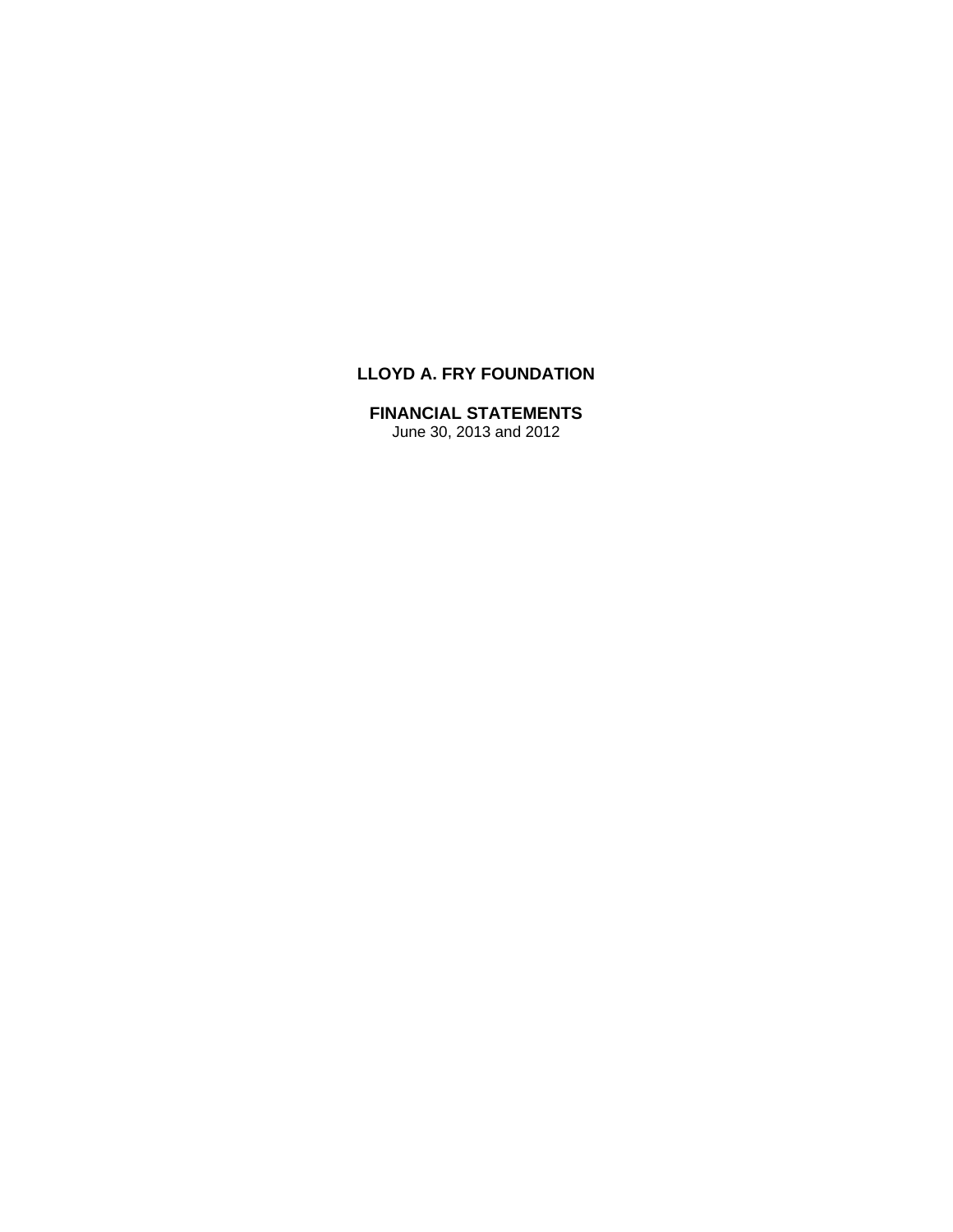### LLOYD A. FRY FOUNDATION Chicago, Illinois

FINANCIAL STATEMENTS June 30, 2013 and 2012

# **CONTENTS**

| FINANCIAL STATEMENTS |   |
|----------------------|---|
|                      |   |
|                      |   |
|                      | 5 |
|                      |   |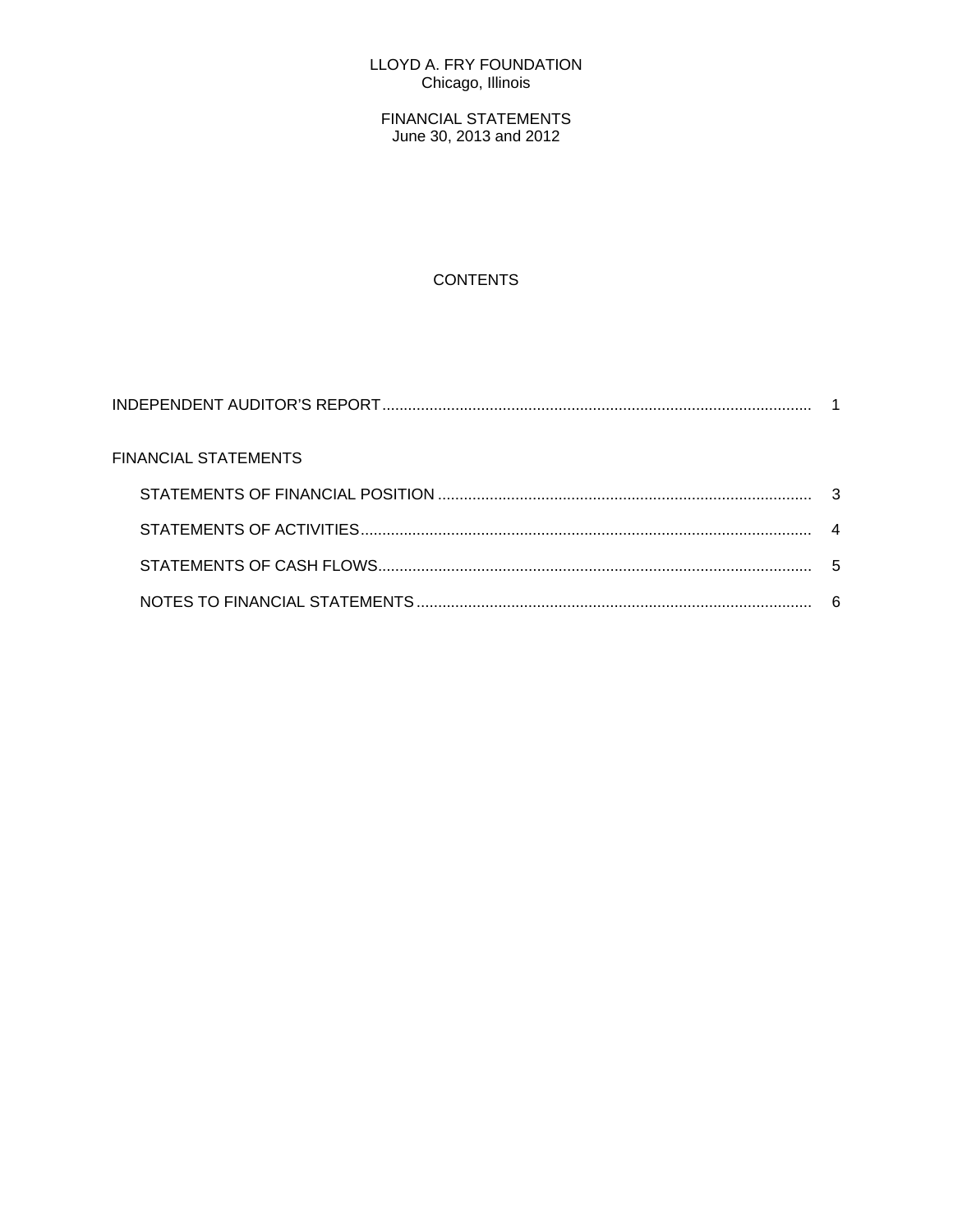

**Crowe Horwath LLP** Independent Member Crowe Horwath International

# INDEPENDENT AUDITOR'S REPORT

The Board of Directors Lloyd A. Fry Foundation Chicago, Illinois

#### **Report on the Financial Statements**

We have audited the accompanying financial statements of Lloyd A. Fry Foundation (the Foundation), which comprise the statement of financial position as of June 30, 2013 and 2012, and the related statements of activities and cash flows for the years then ended, and the related notes to the financial statements.

#### *Management's Responsibility for the Financial Statements*

Management is responsible for the preparation and fair presentation of these financial statements in accordance with accounting principles generally accepted in the United States of America; this includes the design, implementation, and maintenance of internal control relevant to the preparation and fair presentation of financial statements that are free from material misstatement, whether due to fraud or error.

#### *Auditor's Responsibility*

Our responsibility is to express an opinion on these financial statements based on our audits. We conducted our audits in accordance with auditing standards generally accepted in the United States of America. Those standards require that we plan and perform the audit to obtain reasonable assurance about whether the financial statements are free from material misstatement.

An audit involves performing procedures to obtain audit evidence about the amounts and disclosures in the financial statements. The procedures selected depend on the auditor's judgment, including the assessment of the risks of material misstatement of the financial statements, whether due to fraud or error. In making those risk assessments, the auditor considers internal control relevant to the Foundation's preparation and fair presentation of the financial statements in order to design audit procedures that are appropriate in the circumstances, but not for the purpose of expressing an opinion on the effectiveness of the entity's internal control. Accordingly, we express no such opinion. An audit also includes evaluating the appropriateness of accounting policies used and the reasonableness of significant accounting estimates made by management, as well as evaluating the overall presentation of the financial statements.

We believe that the audit evidence we have obtained is sufficient and appropriate to provide a basis for our audit opinion.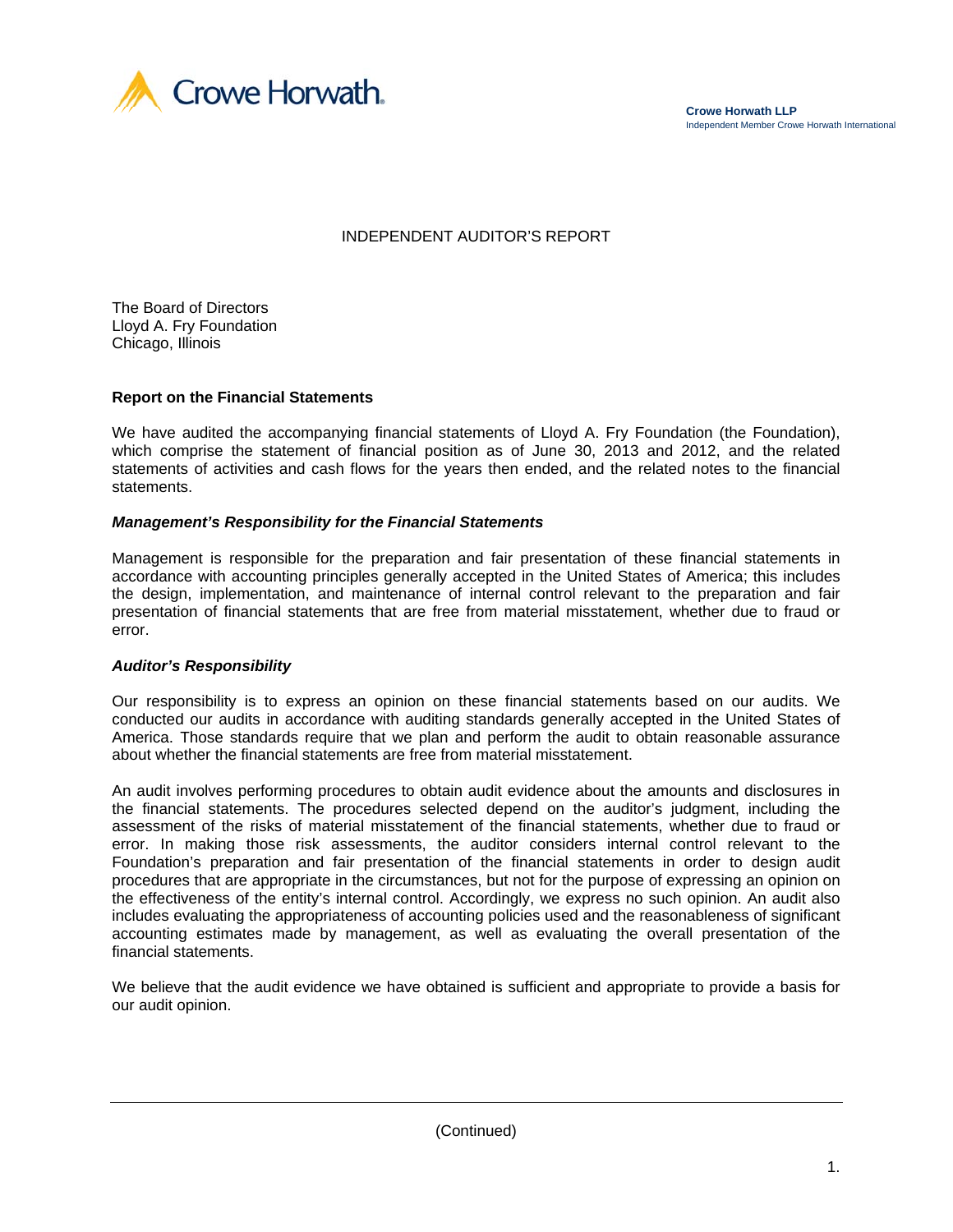#### *Opinion*

In our opinion, the financial statements referred to above present fairly, in all material respects, the financial position of Lloyd A. Fry Foundation as of June 30, 2013 and 2012, and the changes in its net assets and its cash flows for the years then ended in accordance with accounting principles generally accepted in the United States of America.

CRONE HORNATHLLP

Crowe Horwath LLP

Chicago, Illinois November 19, 2013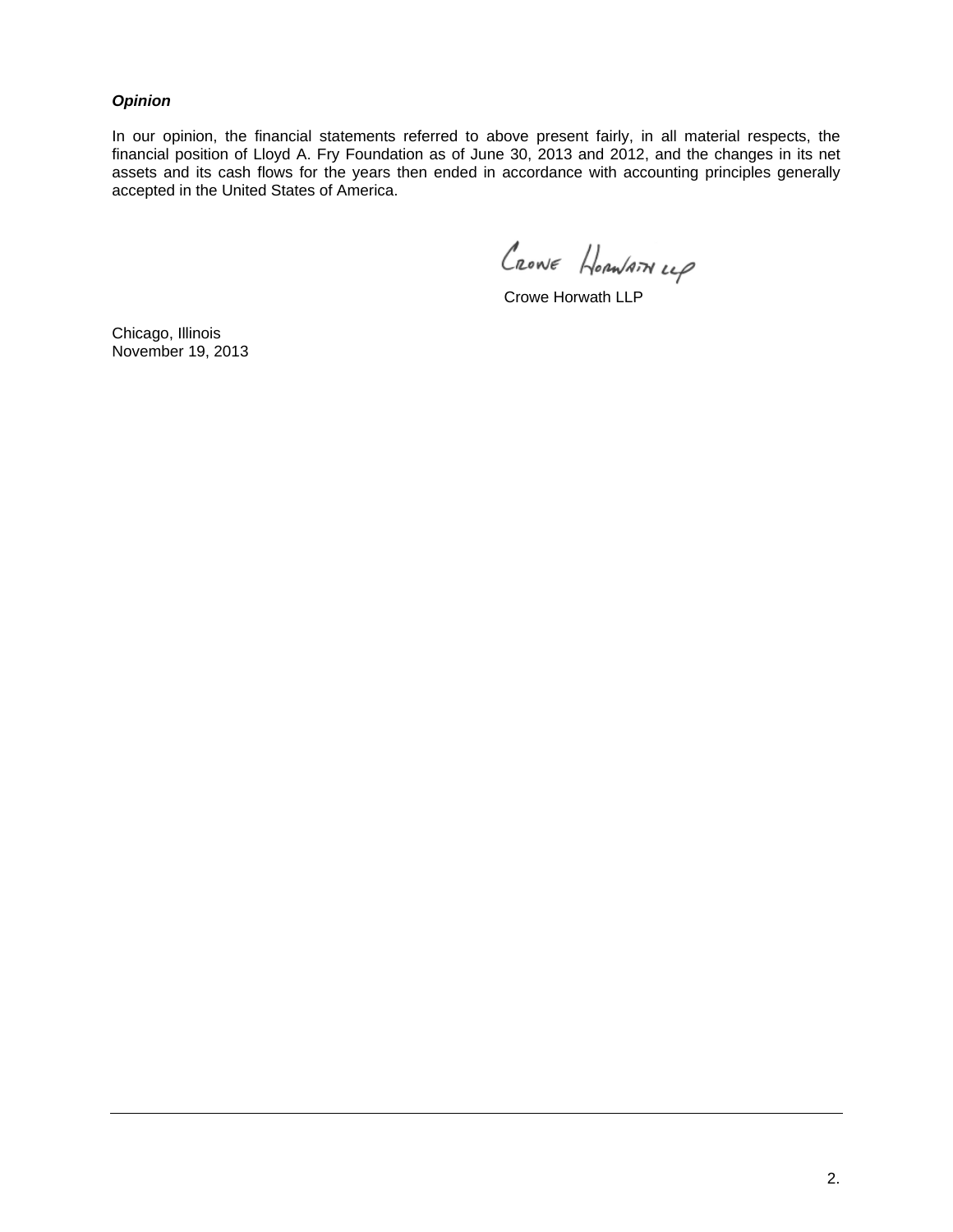#### LLOYD A. FRY FOUNDATION STATEMENTS OF FINANCIAL POSITION June 30, 2013 and 2012

|                                                           | 2013               |    | 2012               |
|-----------------------------------------------------------|--------------------|----|--------------------|
| <b>ASSETS</b>                                             |                    |    |                    |
| Cash and equivalents                                      | \$<br>9,717,688    | \$ | 7,811,000          |
| Accrued dividends and interest receivable                 | 124,320            |    | 168,529            |
| Prepaid expenses                                          |                    |    | 21,397             |
| Investments                                               | 147,488,731        |    | 142,007,456        |
| Beneficial interest in Lloyd A. Fry Trusts held by others | 7,121,957          |    | 7,121,957          |
| Furniture and equipment, net                              | 40,290             |    | 53,168             |
| <b>Total assets</b>                                       | 164,492,986        | S. | 157, 183, 507      |
| <b>LIABILITIES AND NET ASSETS</b>                         |                    |    |                    |
| Accrued expenses                                          | \$<br>98,808       | \$ | 104,334            |
| Unconditional grants payable                              | 1,793,000          |    | 2,439,100          |
| Federal excise tax payable                                | 534,345            |    | 202,371            |
| <b>Total liabilities</b>                                  | 2,426,153          |    | 2,745,805          |
| Unrestricted net assets                                   | 154,944,876        |    | 147,315,745        |
| Temporarily restricted net assets                         | 7,121,957          |    | 7,121,957          |
| Total net assets                                          | 162,066,833        |    | 154,437,702        |
| Total liabilities and net assets                          | <u>164,492,986</u> |    | <u>157,183,507</u> |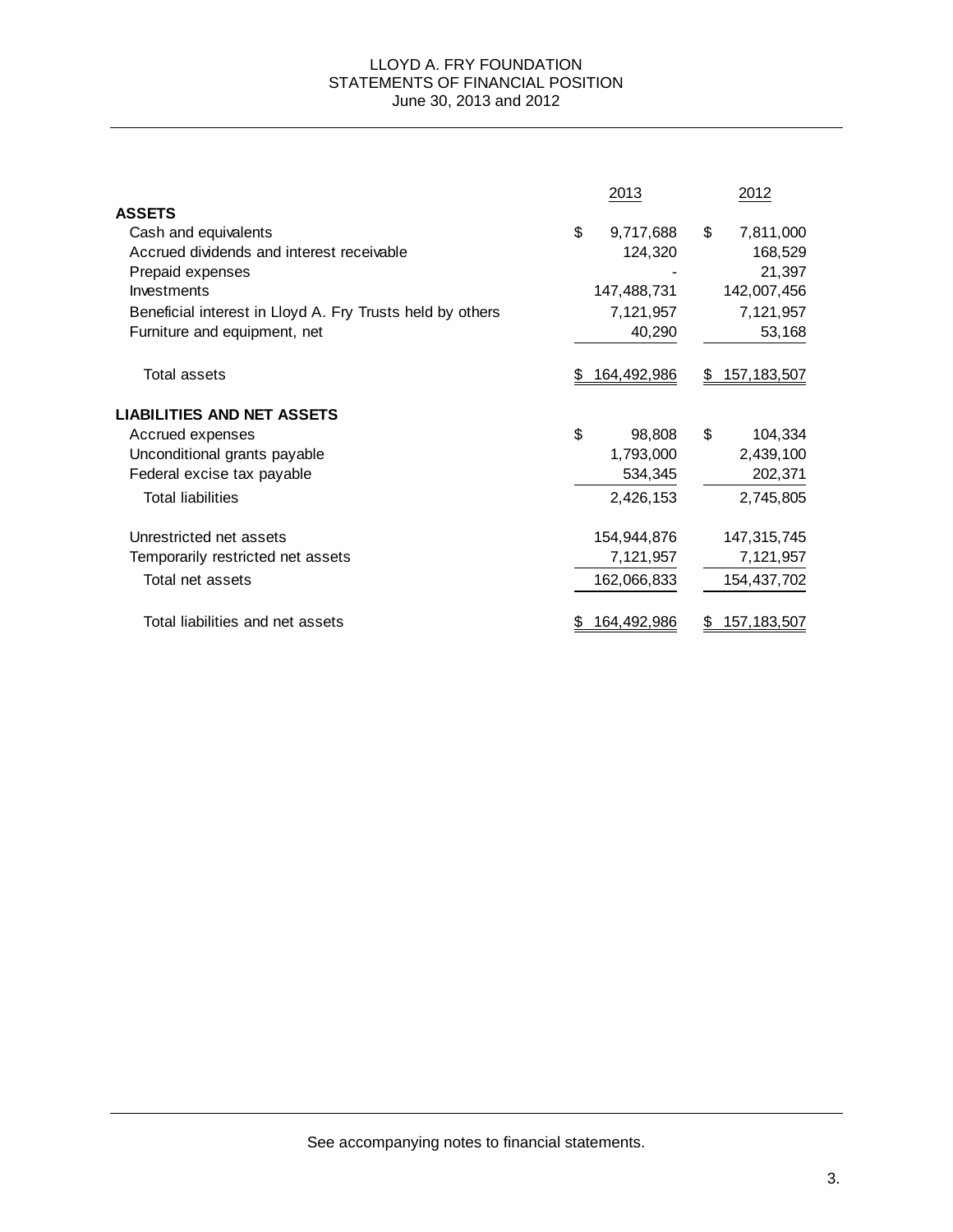#### LLOYD A. FRY FOUNDATION STATEMENTS OF ACTIVITIES Years ended June 30, 2013 and 2012

|                                                | 2013          | 2012           |
|------------------------------------------------|---------------|----------------|
| Changes in unrestricted net assets             |               |                |
| Revenue:                                       |               |                |
| Interest income                                | \$<br>537,100 | \$<br>599,112  |
| <b>Dividends</b>                               | 2,300,674     | 2,053,070      |
| Release from restriction, distributions        |               |                |
| from Lloyd A. Fry Trusts                       | 522,970       | 548,167        |
| Other                                          | 3,482         | 8,037          |
|                                                | 3,364,226     | 3,208,386      |
| Expenditures:                                  |               |                |
| Grants authorized                              | 6,722,020     | 7,040,625      |
| Administrative and other expenses              | 1,458,991     | 1,471,751      |
| Investment management fees                     | 828,926       | 770,891        |
| Federal excise tax                             | 432,254       | (122, 137)     |
|                                                | 9,442,191     | 9,161,130      |
| Expenditures over revenue                      | (6,077,965)   | (5,952,744)    |
| Net gains (losses) on investments:             |               |                |
| Realized                                       | 3,339,117     | 868,638        |
| Unrealized                                     | 10,367,979    | (7,828,611)    |
|                                                |               |                |
|                                                | 13,707,096    | (6,959,973)    |
| Increase (decrease) in unrestricted net assets | 7,629,131     | (12, 912, 717) |
| Changes in temporarily restricted net assets   |               |                |
| Change in beneficial interests in Lloyd A. Fry |               |                |
| Trusts held by others                          | 522,970       | 429,031        |
| Release from restriction, distributions        |               |                |
| from Lloyd A. Fry Trusts                       | (522, 970)    | (548, 167)     |
| Change in temporarily restricted net assets    |               | (119, 136)     |
| Total change in net assets                     | 7,629,131     | (13,031,853)   |
| Net assets                                     |               |                |
| Beginning of year                              | 154,437,702   | 167,469,555    |
| End of year                                    | \$162,066,833 | \$154,437,702  |

See accompanying notes to financial statements.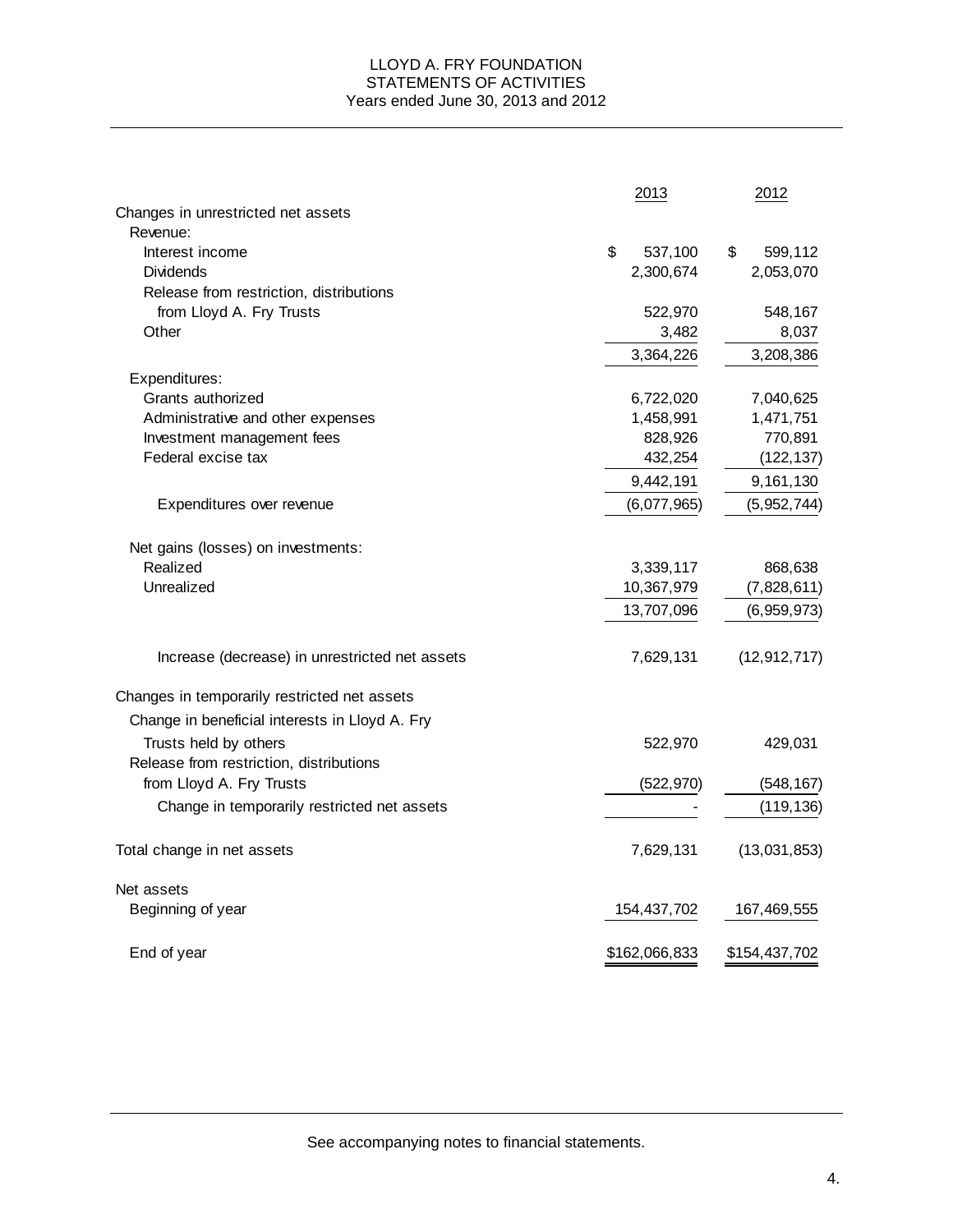### LLOYD A. FRY FOUNDATION STATEMENTS OF CASH FLOWS Years ended June 30, 2013 and 2012

|                                               | 2013            | 2012               |
|-----------------------------------------------|-----------------|--------------------|
| Cash flows from operating activities          |                 |                    |
| Net increase (decrease) in net assets         | \$<br>7,629,131 | \$<br>(13,031,853) |
| Depreciation                                  | 16,714          | 15,744             |
| Net realized and unrealized (gains) losses on |                 |                    |
| investments                                   | (13,707,096)    | 6,959,973          |
| Change in beneficial interest in Lloyd A. Fry |                 |                    |
| Trusts held by others                         |                 | 119,136            |
| Changes in:                                   |                 |                    |
| Accrued dividends and interest receivable     | 44,209          | (4, 729)           |
| Prepaid expenses                              | 21,397          | (20, 435)          |
| Accrued expenses                              | (5, 526)        | 2,134              |
| Unconditional grants payable                  | (646, 100)      | 527,237            |
| Federal excise tax payable                    | 331,974         | (222, 463)         |
| Net cash used in operating activities         | (6,315,297)     | (5,655,256)        |
| Cash flows from investing activities          |                 |                    |
| Additions to furniture and equipment          | (3,836)         | (19, 914)          |
| Investment redemptions receivable             | (2,647,328)     |                    |
| Proceeds from sales of investments            | 49,666,693      | 67,342,999         |
| Purchases of investments                      | (38, 793, 544)  | (67, 111, 156)     |
| Net cash provided by investing activities     | 8,221,985       | 211,929            |
| Increase (decrease) in cash and equivalent    | 1,906,688       | (5,443,327)        |
| Cash and equivalent                           |                 |                    |
| Beginning of year                             | 7,811,000       | 13,254,327         |
| End of year                                   | \$<br>9,717,688 | \$<br>7,811,000    |
| Supplimental cash flow disclosure             |                 |                    |
| Cash paid for taxes                           | \$<br>117,819   | \$<br>125,107      |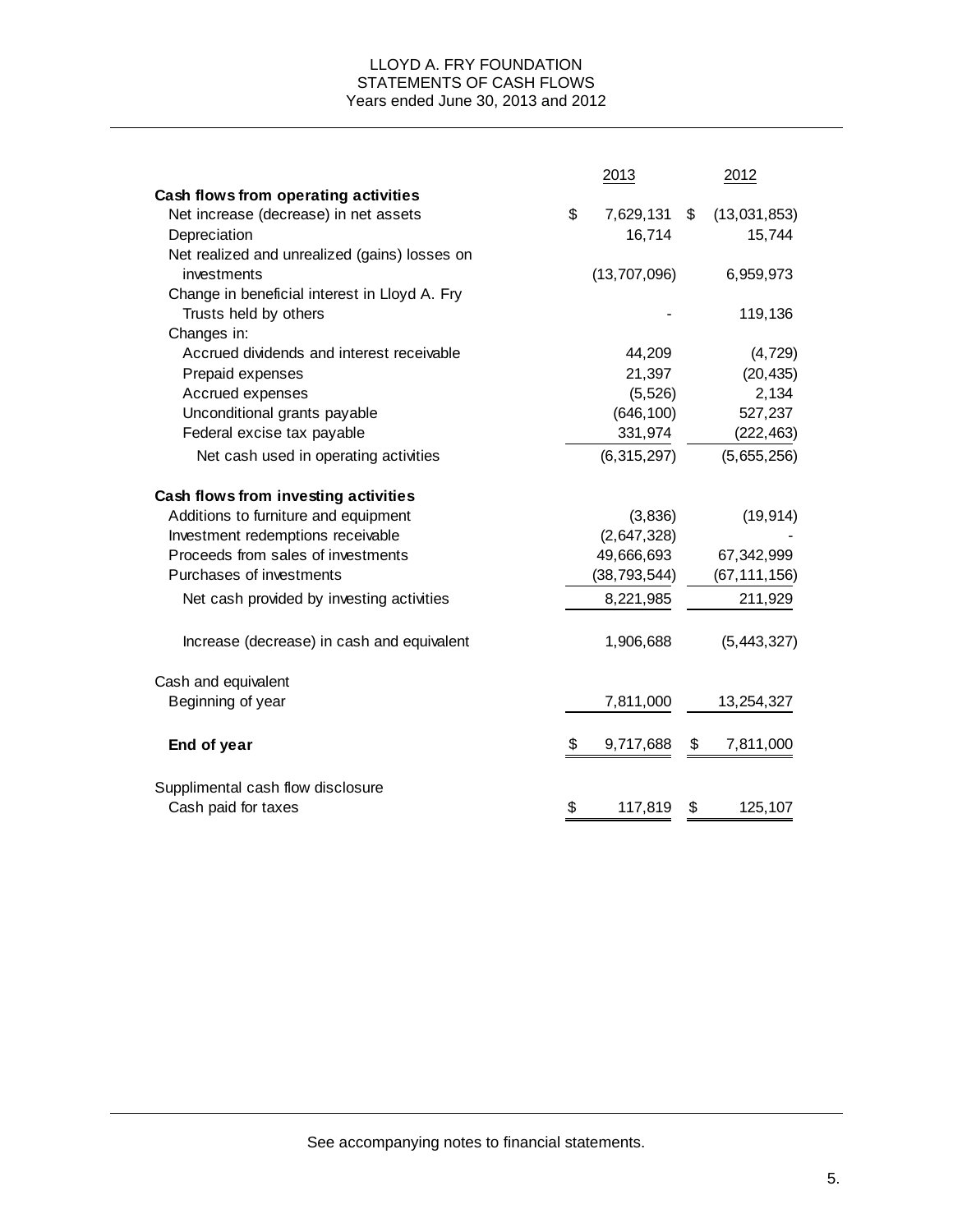### **NOTE 1 - NATURE OF ACTIVITIES AND SIGNIFICANT ACCOUNTING POLICIES**

Nature of Activities: The Lloyd A. Fry Foundation (the Foundation) is a nonprofit private charitable foundation which distributes grants principally to charitable organizations.

Cash equivalents: The Foundation considers all investments purchased with a maturity of three months or less to be cash equivalents. The Foundation maintains its cash in bank accounts which, at times, may exceed federally insured limits. The Foundation has not experienced any losses in such accounts. Management believes that the Foundation is not exposed to any significant credit risk on cash.

Investments: Investments are reported at fair value. The fair value of corporate bonds and equity securities traded on national securities exchanges is the last reported sales price. Purchases and sales of securities are accounted for on the trade date. Interest is recorded as earned and dividends are recorded on the ex-dividend date. Investments in other investment partnerships are valued at fair value based on the applicable percentage ownership of the investment partnerships' net assets as of the measurement date. In determining fair value, management utilizes valuations provided by the investment partnerships. The investment partnerships value the underlying securities and other financial instruments on a fair value basis of accounting. The estimated fair values of underlying assets of certain investment partnerships, which may include private placements and other securities for which prices are not readily available, are determined by the general partner or sponsor of the respective investment partnership, and may not reflect amounts that could be realized upon immediate sale, nor amounts that ultimately may be realized. Accordingly, the estimated fair values may differ significantly from the values that would have been used had a ready market existed for these investments. The fair value of the Foundation's investments in other investment partnerships generally represents the amount the Foundation would expect to receive if it were to liquidate its investment in the other investment partnerships excluding any redemption charges that may apply.

The Foundation invests in a variety of investments. Such investments are exposed to various risks such as interest rate, market, and credit risk. Due to the level of risk associated with certain investments, it is at least reasonably possible that changes in the values of investments will occur in the near term and that such changes could materially affect the amounts reported in the statements of financial position.

Fair value of financial instruments: The carrying amounts of financial instruments, including cash and cash equivalents, receivables, and payables, approximate fair value due to the short maturity of these instruments.

Furniture and equipment: Furniture and equipment are stated at cost. Depreciation is being computed over the estimated useful lives of the assets using the straight-line method.

Beneficial interest in trusts: The Estate of Lloyd A. Fry established and funded trusts which are administered by an external trustee. The trusts make annual distributions for specified amounts to certain descendants of Lloyd A. Fry during their lifetimes. Under the terms of the trusts, the Foundation has the right to receive a portion of the excess income earned on the trust assets at the discretion of the trustee for the life (term) of the trusts as well as any residual values upon the termination of the trusts. The Foundation does not control the assets held by the outside trusts. Although the Foundation has no control over the administration of the funds held in these term trusts, the estimated fair value of the expected future cash flows from the trusts is recognized as an asset in the accompanying financial statements.

The Trusts made distributions to the Foundation of \$522,970 and \$548,167 during fiscal years 2013 and 2012, respectively.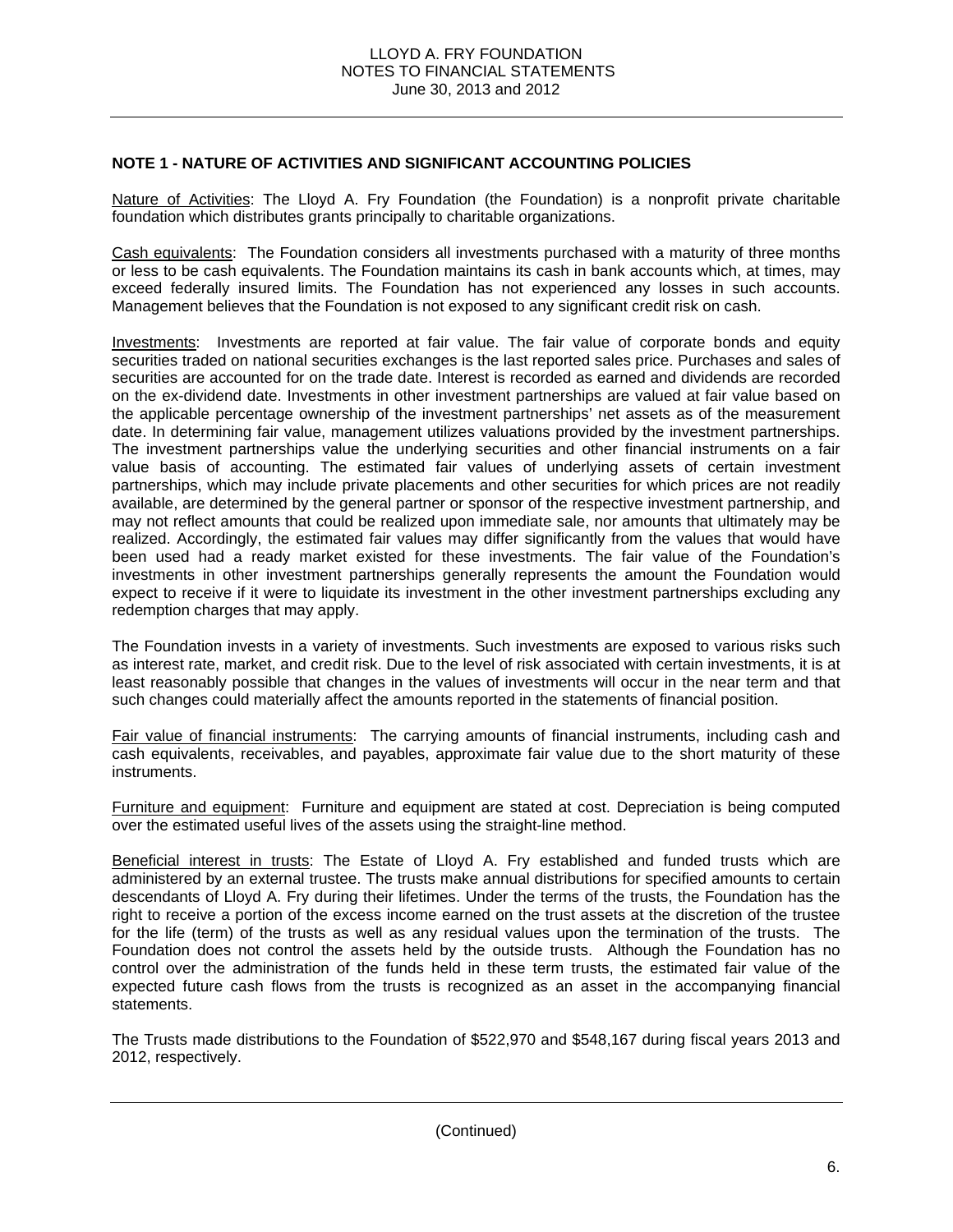# **NOTE 1 - NATURE OF ACTIVITIES AND SIGNIFICANT ACCOUNTING POLICIES** (Continued)

Unconditional grants payable: Grant expense is recognized in the period the unconditional grant is approved. Conditional grants that are subject to satisfaction of prior conditions by the intended recipients are not reflected in the financial statements. There were no conditional grants at June 30, 2013 and 2012.

Net assets: The Foundation classifies its net assets as unrestricted, temporarily restricted, or permanently restricted. At June 30, 2013 and 2012, the Foundation does not have permanently restricted assets; accordingly, the net assets are classified as:

- *Unrestricted net assets* Represents assets, other than beneficial interests in trusts held by others, in excess of liabilities. The trust document under which the Foundation was formed, as well as its bylaws, does not specify a restriction on the amount of grants and contributions that may be paid out of income or principal.
- *Temporarily restricted net assets*  Represents assets held by others in trust. The restrictions expire by passage of time and by the receipt of distributions from the trustee.

Use of estimates: The preparation of financial statements in conformity with accounting principles generally accepted in the United States of America requires management to make estimates and assumptions affecting the amounts reported in the financial statements and accompanying notes. Actual results could differ from those estimates.

Uncertain tax positions: Additionally, the Foundation follows guidance issued by the Financial Accounting Standards Board (FASB) with respect to accounting for uncertainty in income taxes. A tax position is recognized as a benefit only if it is "more likely than not" that the tax position would be sustained in a tax examination, with a tax examination being presumed to occur. The amount recognized is the largest amount of tax benefit that is greater than 50% likely of being realized on examination. Where tax positions do not meet the "more likely than not" test, no tax benefit is recorded.

The Foundation is exempt from U.S. federal income tax as well as income tax of the state of Illinois under section 501(c)(3) of the Internal Revenue Code as a Private Foundation as described in 509(a). All domestic private foundations must calculate their distributable amount annually. The Foundation's distributable amount is the amount of qualifying distributions based upon certain criteria that needs to be granted by the end of the succeeding year to avoid an excise tax for failure to distribute income.

The Foundation recognizes interest and penalties related to unrecognized tax benefits in interest and income tax expense, respectively. The Foundation has no amounts accrued for interest or penalties as of June 30, 2013 and 2012. The Foundation is no longer subject to examination by U.S. federal taxing authorities for years before June 30, 2010, and for all state income taxes through June 30, 2010. The Foundation does not expect the total amount of unrecognized tax benefits to significantly change in the next 12 months.

Subsequent events: The Foundation has performed an analysis of the activities and transactions subsequent to June 30, 2013, to determine the need for any adjustments to and/or disclosures within the audited financial statements for the year ended June 30, 2013. Management has performed their analysis through November 19, 2013, the date the financial statements were available to be issued.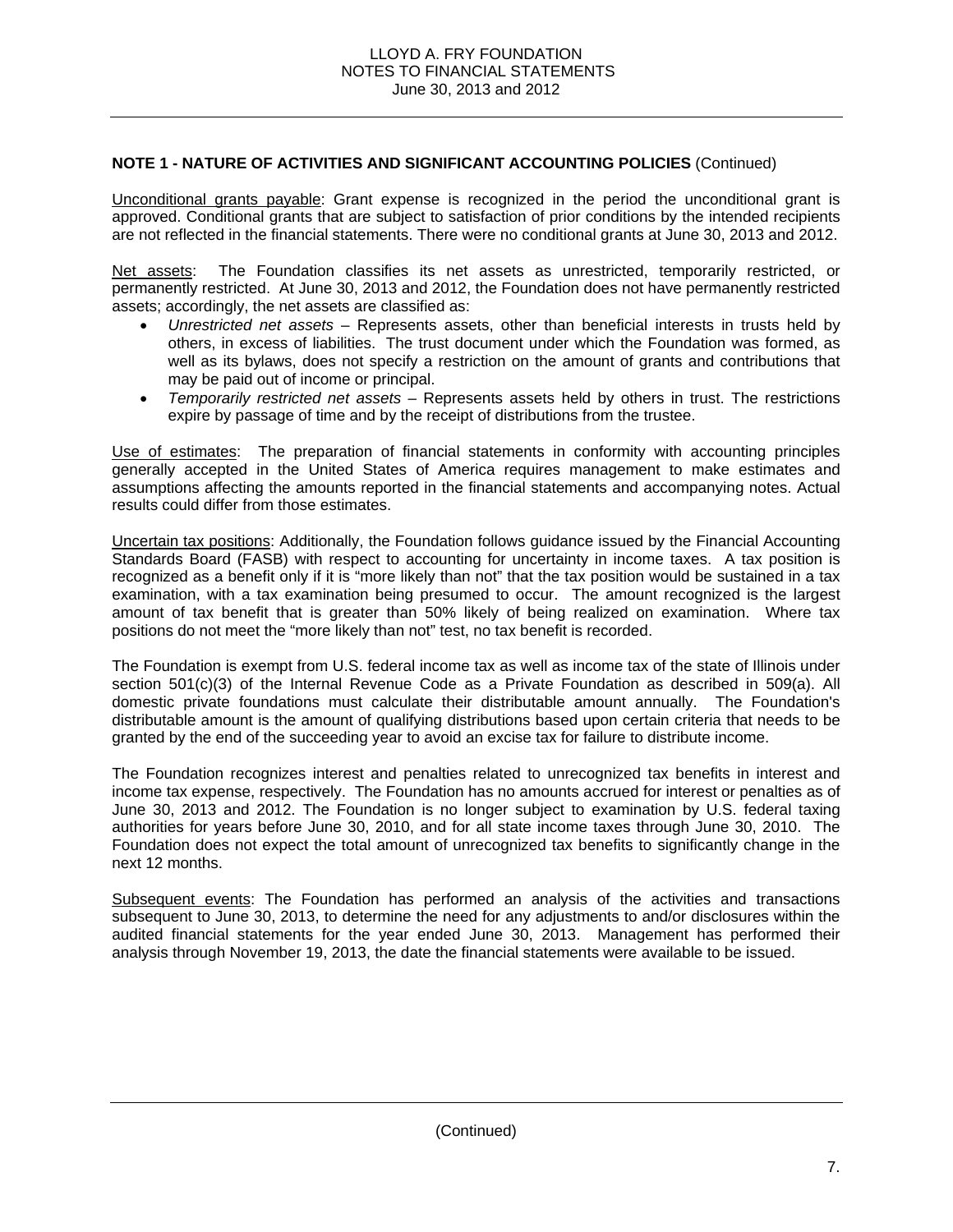## **NOTE 2 - INVESTMENTS**

Investments consisted of the following:

|                                  | 2013             | 2012             |
|----------------------------------|------------------|------------------|
| Common stock                     |                  |                  |
| Large Cap                        | \$<br>16,118,697 | \$<br>18,511,940 |
| Mid Cap                          | 10,468,710       | 9,120,437        |
| Small Cap                        | 4,240,111        | 4,009,840        |
| Mutual funds                     |                  |                  |
| Equity                           | 28,515,202       | 36, 257, 327     |
| Fixed income                     | 13,630,578       | 4,254,086        |
| <b>Fixed Income</b>              |                  |                  |
| Corporate Bonds                  | 1,209,368        | 2,298,903        |
| Federal and agency bonds         | 11,563,454       | 13,984,245       |
| International bonds              | 6,721,025        | 4,169,642        |
| Real estate investment trusts    | 823,439          | 1,028,092        |
| Certificate of deposit           | 750,000          | 500,000          |
| Hedge funds                      | 30,265,208       | 32,319,142       |
| Private equity investments       | 20,535,611       | 15,553,802       |
| Investment redemption receivable | 2,647,328        |                  |
|                                  |                  |                  |
|                                  | 147,488,731      | 142,007,456      |

# **NOTE 3 - FAIR VALUE DISCLOSURES**

FASB defines fair value as the price that would be received to sell an asset or paid to transfer a liability in an orderly transaction between market participants at the measurement date. In determining fair value, the Foundation uses various methods including market, income and cost approaches. Based on these approaches, the Foundation often utilizes certain assumptions that market participants would use in pricing the asset or liability, including assumptions about risk and or the risks inherent in the inputs to the valuation technique. These inputs can be readily observable, market corroborated, or generally unobservable inputs. The Foundation utilizes valuation techniques that maximize the use of observable inputs and minimize the use of unobservable inputs. Based on the observability of the inputs used in the valuation techniques, the Foundation is required to provide the following information according to the fair value hierarchy. The fair value hierarchy ranks the quality and reliability of the information used to determine fair values.

Financial assets and liabilities carried at fair value will be classified and disclosed in one of the following three categories:

- Level 1 Quoted prices (unadjusted) for identical assets or liabilities in active markets that the Foundation has the ability to access as of the measurement date.
- Level 2 Significant other observable inputs other than Level 1 prices such as quoted prices for similar assets or liabilities; quoted prices in markets that are not active; or other inputs that are observable or can be corroborated by observable market data.
- Level 3 Significant unobservable inputs that reflect the Foundation's own assumptions about the assumptions that market participants would use in pricing an asset or liability.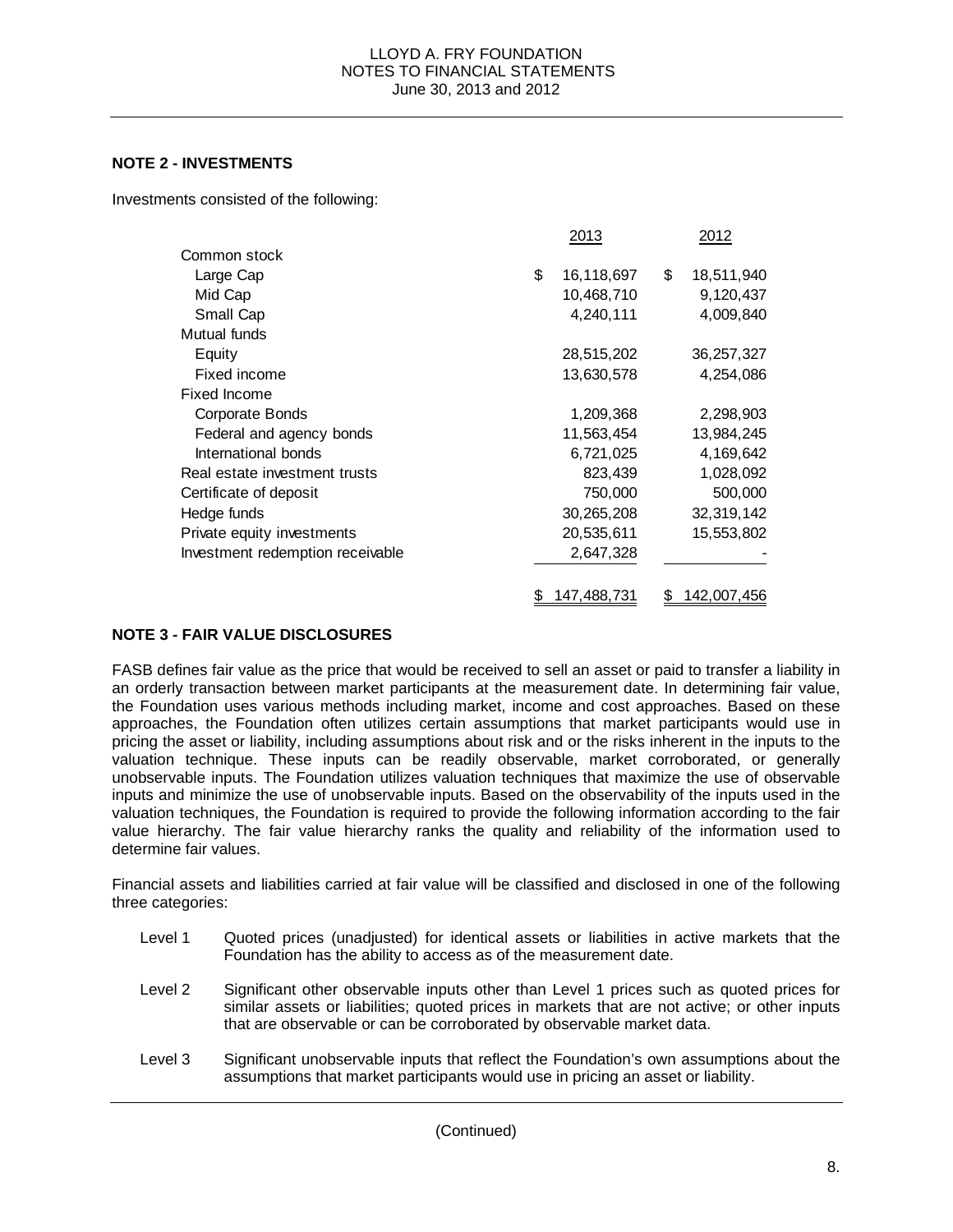Fair Value on a Recurring Basis: The table below presents the balances of assets and liabilities measured at fair value on a recurring basis as of June 30, 2013:

|                                  | Level 1           |    | Level 2    |    | Level 3    |     | Total              |
|----------------------------------|-------------------|----|------------|----|------------|-----|--------------------|
| Common stock                     |                   |    |            |    |            |     |                    |
| Large Cap                        | \$<br>16,118,697  | S  |            | \$ |            | \$  | 16,118,697         |
| Mid Cap                          | 10,468,710        |    |            |    |            |     | 10,468,710         |
|                                  |                   |    |            |    |            |     |                    |
| Small Cap                        | 4,240,111         |    |            |    |            |     | 4,240,111          |
| Mutual funds                     |                   |    |            |    |            |     |                    |
| Equity                           | 28,515,202        |    |            |    |            |     | 28,515,202         |
| Fixed income                     | 6,564,051         |    | 7,066,527  |    |            |     | 13,630,578         |
| Fixed income                     |                   |    |            |    |            |     |                    |
| Corporate bonds                  |                   |    | 1,209,368  |    |            |     | 1,209,368          |
| Federal and agency bonds         | 11,563,454        |    |            |    |            |     | 11,563,454         |
| International bonds              |                   |    | 6,721,025  |    |            |     | 6,721,025          |
| Real estate investment trusts    | 823,439           |    |            |    |            |     | 823,439            |
| Certificate of deposit           |                   |    | 750,000    |    |            |     | 750,000            |
| Hedge funds                      |                   |    | 22,116,095 |    | 8,149,113  |     | 30,265,208         |
| Private equity investments       |                   |    |            |    | 20,535,611 |     | 20,535,611         |
| Investment redemption receivable |                   |    |            |    | 2,647,328  |     | 2,647,328          |
|                                  |                   |    |            |    |            |     |                    |
| Total investments                | <u>78,293,663</u> |    | 37,863,016 | S  | 31,332,052 | SS. | <u>147,488,731</u> |
| Beneficial interests in trusts   |                   | \$ |            |    | 7,121,957  | \$  | 7,121,957          |

The table below presents the balances of assets and liabilities measured at fair value on a recurring basis as of June 30, 2012:

|                                | Level 1          | Level 2    | Level 3    | Total             |
|--------------------------------|------------------|------------|------------|-------------------|
| Common stock                   |                  |            |            |                   |
| Large Cap                      | \$<br>18,511,940 | \$         | \$         | \$<br>18,511,940  |
| Mid Cap                        | 9,120,437        |            |            | 9,120,437         |
| Small Cap                      | 4,009,840        |            |            | 4,009,840         |
| Mutual funds                   |                  |            |            |                   |
| Equity                         | 28,841,467       | 7,415,860  |            | 36, 257, 327      |
| Fixed income                   | 4,254,086        |            |            | 4,254,086         |
| Fixed income                   |                  |            |            |                   |
| Corporate bonds                |                  | 2,298,903  |            | 2,298,903         |
| Federal and agency bonds       | 13,984,245       |            |            | 13,984,245        |
| International bonds            |                  | 4,169,642  |            | 4,169,642         |
| Real estate investment trusts  | 1,028,092        |            |            | 1,028,092         |
| Certificate of deposit         |                  | 500,000    |            | 500,000           |
| Hedge funds                    |                  | 21,441,284 | 10,877,858 | 32,319,142        |
| Private equity investments     |                  |            | 15,553,802 | 15,553,802        |
| Total investments              | 79,750,107       | 35,825,689 | 26,431,660 | \$<br>142,007,456 |
| Beneficial interests in trusts |                  |            | 7,121,957  | \$<br>7, 121, 957 |

(Continued)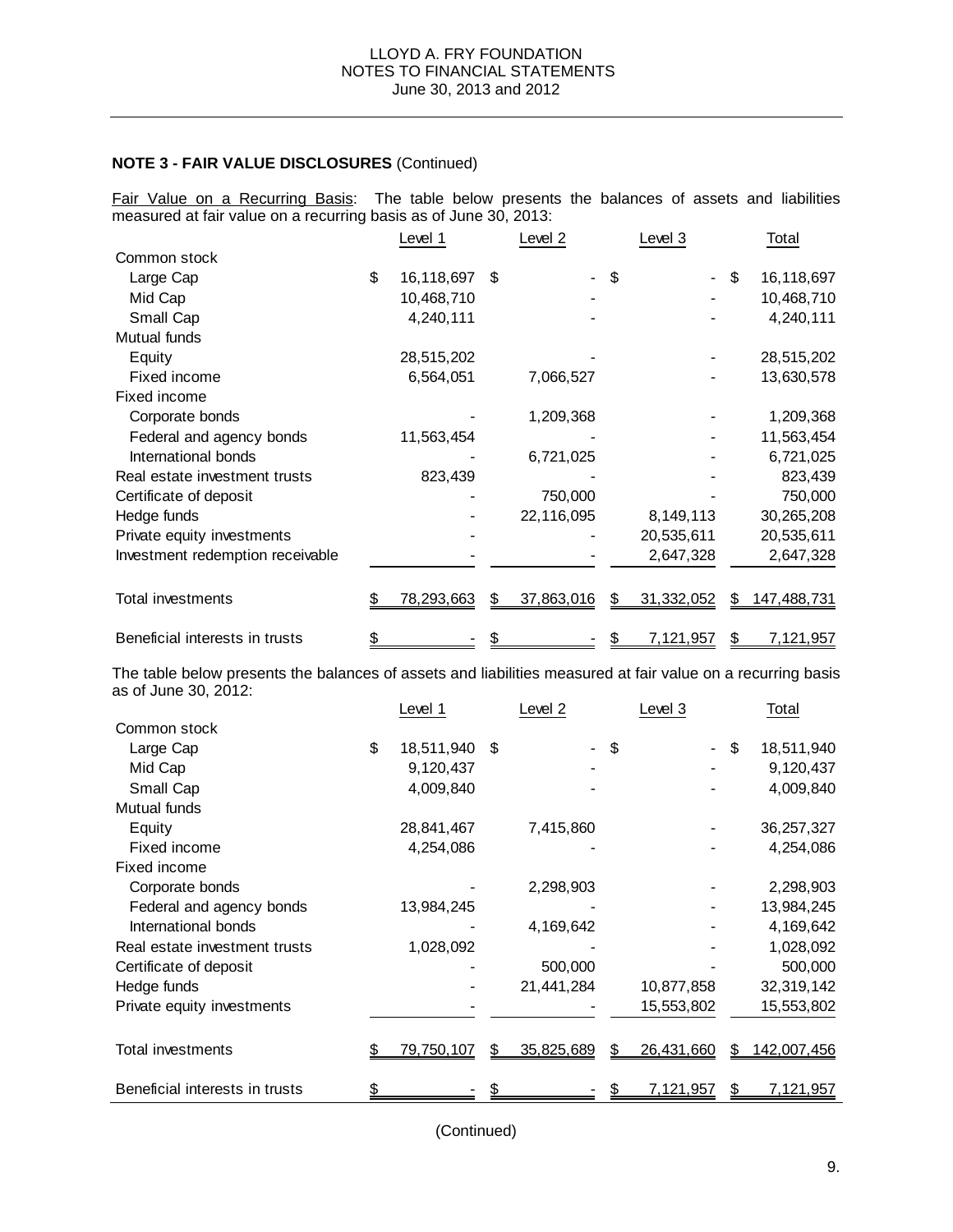For the fiscal year ended June 30, 2013, the application of valuation techniques applied to similar assets and liabilities has been consistent. The following is a description of the valuation methodologies used for instruments measured at fair value:

*Common stock*: The Foundation's common stock securities are readily marketable and have fair values which are determined by obtaining quoted market prices in active markets. (Level 1 inputs – market approach).

*Fixed income and equity mutual funds:* The fair value of investments in fixed income and equity mutual funds that are readily marketable are determined by obtaining quoted prices on nationally recognized securities exchanges (level 1 inputs – market approach). One equity mutual fund is held at net asset value (NAV) and is not quoted on a nationally recognized securities exchange; however, the amount is priced daily with no redemption restrictions (level 2 inputs – market approach). The fund is a risk-managed broad large cap growth fund, which invests in various large cap securities in the Russell 1000 Growth Index.

*Fixed income securities*: Fair values of U.S. Government securities reflect closing prices reported in the active markets in which the securities are traded. (Level 1 inputs – market approach). Fair values of corporate bonds and international bonds are determined based on quoted prices for similar instruments in active markets, quoted prices for identical or similar instruments in markets that are not active and other market-corroborated sources, such as indices, yield curves and matrix pricing. (Level 2 inputs – market approach).

*Real Estate:* The Foundation's real estate holdings consist of an investment in a publicly traded real estate investment trust. The fair value of this investment is readily marketable and is determined by obtaining quoted prices on a nationally recognized securities exchange (level 1 inputs – market approach).

*Certificate of deposit account:* Fair values are estimated to approximate deposit account balances, payable on demand, as no discounts for credit quality or liquidity were determined to be applicable (level 2 inputs – market approach).

*Hedge funds and private equity:* For hedge funds and limited partnerships, for which there is no active market, the Foundation records these investments at the net asset value (NAV), but incorporates information such as historical and current performance of the underlying assets, cash flow projections, liquidity and credit premiums required by a market participant, and financial trend analysis with respect to the individual fund manager. Together, these factors are utilized in determining individual security valuations. Due to current market conditions as well as the limited trading activity of these securities, the market value of the securities is highly sensitive to assumption changes and market value volatility (Level 3 inputs – income approach). In some cases, the Foundation is able to redeem these funds within 90 days of June 30<sup>th</sup> at the NAV (Level 2 inputs – market approach). Foundation management has done considerable independent review of valuations reported by investment managers and determined that NAV is a reasonable and prudent estimate of fair value. Alternative investments are not readily marketable and their estimated value is subject to uncertainty. Therefore, there may be a material difference between their estimated value and the value that would have been used had a readily determinable fair value for such investments existed.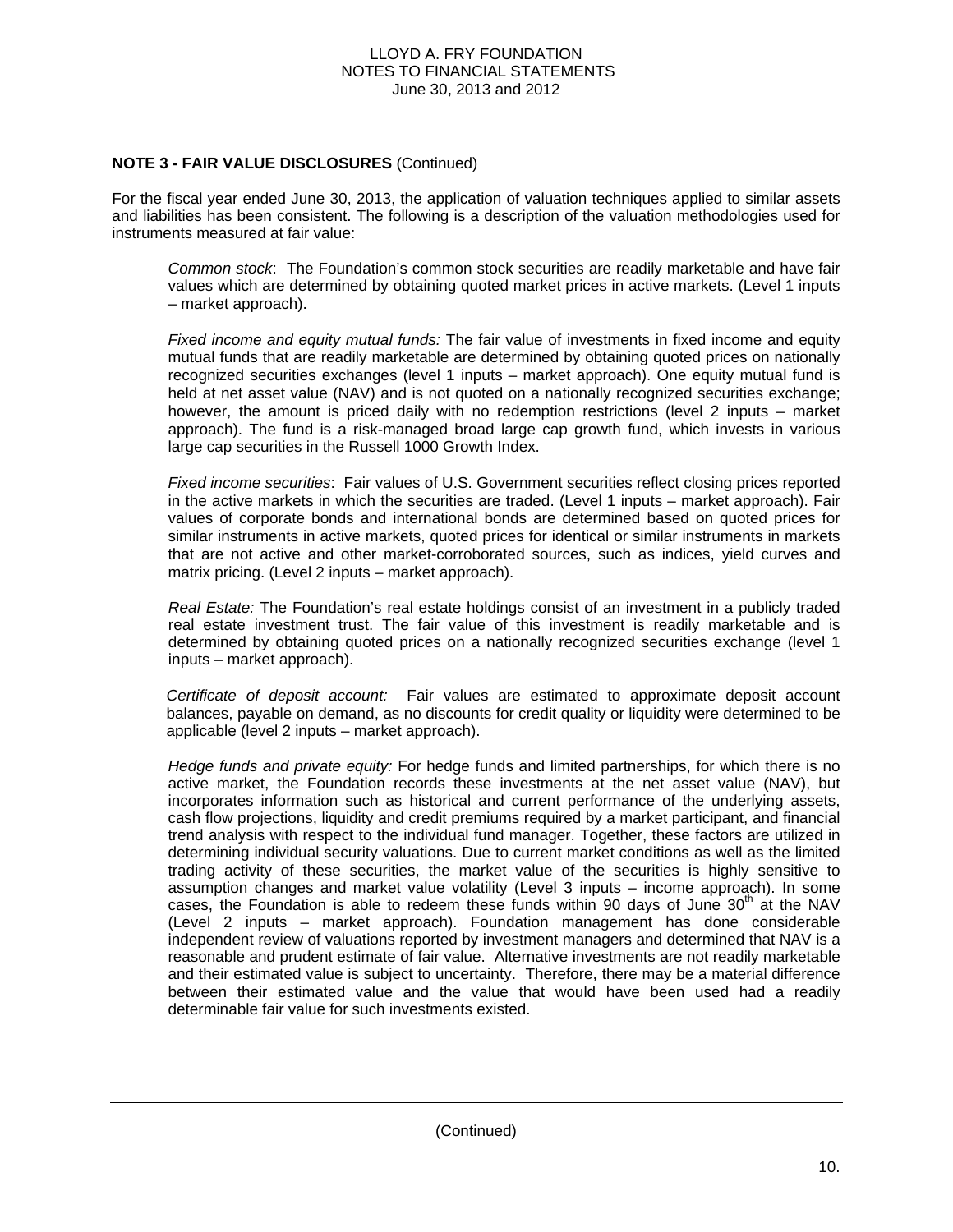*Beneficial interest in assets held by others:* The fair value of beneficial interests in trust assets was determined based upon the present value of future cash flows from the trusts. The trusts cannot be redeemed by management until the termination of the trusts. (Level 3 inputs – income approach).

#### Description of Alternative Investments and Liquidity:

The hedge fund-of-funds alternative investments are comprised of three portfolios. All three portfolios are offshore hedge fund-of-funds investments which invests its capital into limited partnerships. The lock-up periods have expired from all three of the hedge fund-of-funds investments.

- Evanston Weatherlow provides quarterly liquidity with 65-day notice.
- Common Sense Investors (CSI) and Common Sense Special Opportunities (CSSO) provide annual liquidity with 100-day notice. CSI also offers quarterly liquidity with the ability to withdraw 25% with 100-day notice.

All three hedge fund-of-funds managers invest in 25 to 40 underlying hedge fund managers. CSI is a net long equity long/short hedge fund-of-funds which only invests in equity long/short funds. This fund tends to invest in domestic managers with a focus in managers with smaller assets bases. CSSO is a net long hedge fund-of-funds comprised of underlying hedge fund managers' best ideas. Evanston Weatherlow is a multi-strategy hedge fund-of-funds manager who invests in equity long/short, credit, and global macro strategies. The objective for this hedge fund-of-funds is equity like returns with half the risk of the S&P 500 Index over a full market cycle. Historically, the hedge fund-of-funds investments will not capture all of the equity market rally, but will preserve capital better during a down period in the equity markets.

The private equity alternative investments are comprised of three private equity fund-of-funds investment portfolios that are offshore limited partnerships. Two of the private equity managers (Adams Street and Abbott Capital) are primarily private equity investments while Coller Capital is a secondary private equity investment. The liquidity of the private equity fund-of-funds is estimated at 10 to 12 years with 3 one-year extensions with the expectation that the secondary private equity investment will be quicker to distribute. Distributions will be paid out throughout the life of the investment. All managers tend to invest globally with a basis toward buyouts, venture capital, secondaries, and mezzanine. The three private equity fundof-funds managers invest in underlying limited partners and direct companies with each fund investing in well over 500 to 1500 individual companies. The typical areas of investments for the private equity managers are within the following sectors: technology, health care, services, consumer-related, energy, telecom, financial, etc. The exit strategy for the private equity managers underlying companies are typically the IPO market, a strategic buyer, or another private equity firm.

The real estate investment is comprised of two investment managers, Harrison Street and TA Associates. Harrison Street is an opportunistic/value-added real estate manager focused on medical offices, college housing, senior housing, and storage. TA Associates is a value-added real estate manager focused on residential, industrial and office. The liquidity on these investments is estimated to be 5 to 7 years. Distributions will be paid out throughout the life of the investments. These investments will be diversified geographically throughout the entire US. There will be between 90 and 110 investment properties in each fund. The exit strategy for the real estate investments will either be public REITs, strategic buyers, pension funds and/or insurance companies.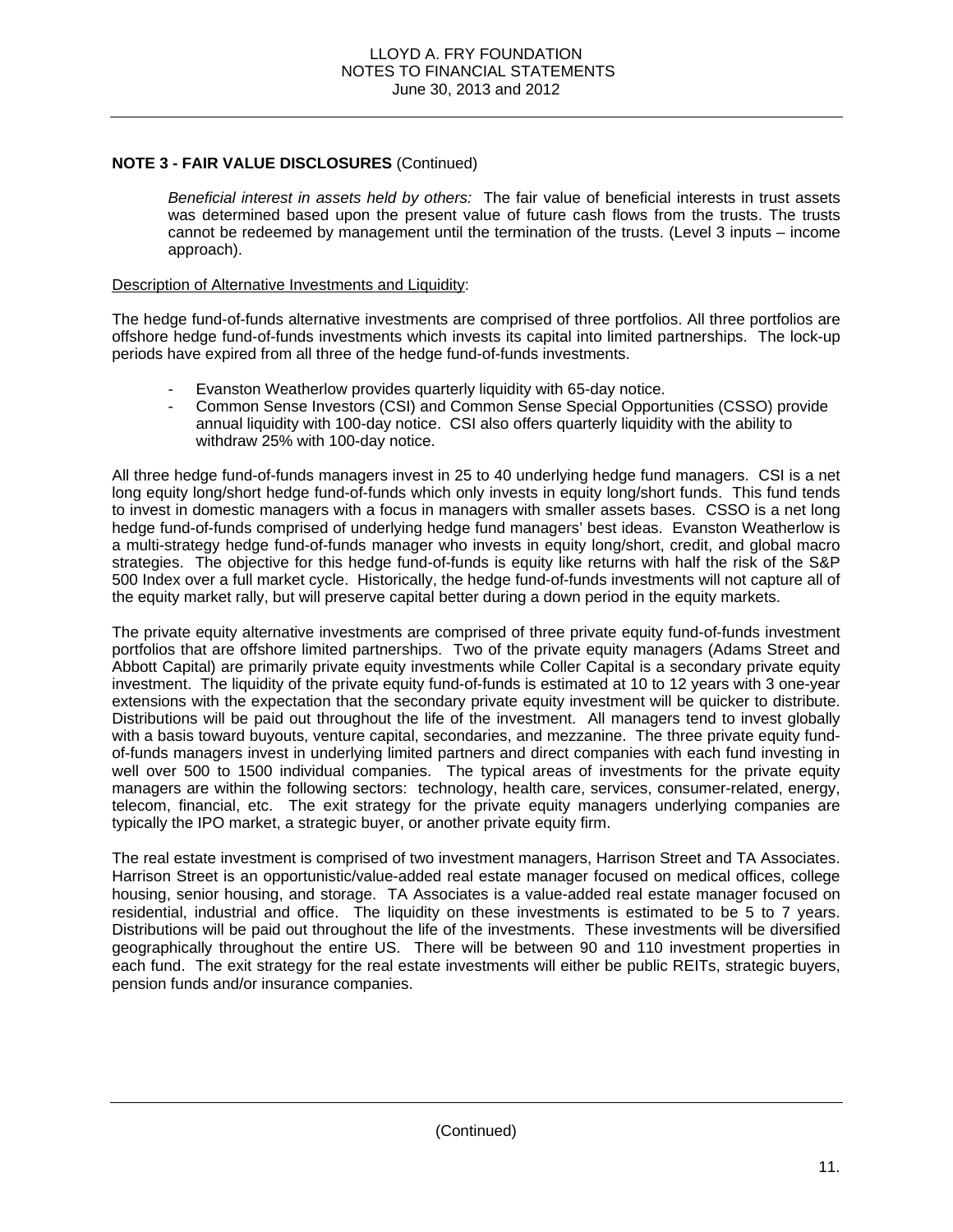The schedule below lists the remaining number of years until the partnerships are expected to be dissolved without extension, allowing the Foundation to withdraw its investment:

|                       | 1 year | 1 - 5 years | 5 - 10 years | Thereafter | <u>Total</u> |
|-----------------------|--------|-------------|--------------|------------|--------------|
| Limited partnerships: |        |             |              |            |              |
| Private equity        | $\sim$ | 3.740.960   | 16.794.651   |            | 20.535.611   |

The Foundation had unfunded commitments to make additional private equity investments of approximately \$24,518,523 at June 30, 2013.

The changes in Level 3 assets measured at fair value on a recurring basis are summarized as follows:

|                                  | <b>Beneficial Interest</b> |                    | <b>Private Equity</b> |                       |
|----------------------------------|----------------------------|--------------------|-----------------------|-----------------------|
|                                  | in Trusts                  | <b>Hedge Funds</b> | Investments           | Total                 |
| Balance, June 30, 2011           | \$<br>7,241,093            | \$<br>17,623,878   | \$<br>11,122,771      | \$<br>35,987,742      |
| Net realized gain on investments |                            |                    | 899,376               | 899,376               |
| Net change in unrealized gain    |                            |                    |                       |                       |
| on investments                   |                            | 239,699            | 170,650               | 410,349               |
| Purchases, sales, issuances      |                            |                    |                       |                       |
| and settlements, net :           |                            |                    |                       |                       |
| Investment Income                |                            |                    | 9,914                 | 9,914                 |
| Purchases                        |                            |                    | 4,910,509             | 4,910,509             |
| <b>Sales</b>                     |                            | (6,985,719)        |                       | (6,985,719)           |
| <b>Distributions</b><br>Fees     | (548, 167)                 |                    | (1, 184, 163)         | (1,732,330)           |
|                                  |                            |                    | (375, 255)            | (375, 255)<br>429,031 |
| Change in beneficial interests   | 429,031                    |                    |                       |                       |
| Balance, June 30, 2012           | 7,121,957                  | 10,877,858         | 15,553,802            | 33,553,617            |
| Net realized gain on investments |                            |                    | 1,485,136             | 1,485,136             |
| Net change in unrealized gain    |                            |                    |                       |                       |
| on investments                   |                            | 322,178            | 850,814               | 1,172,992             |
| Purchases, sales, issuances      |                            |                    |                       |                       |
| and settlements, net :           |                            |                    |                       |                       |
| Investment Income                |                            |                    | 243,472               | 243,472               |
| Purchases                        |                            |                    | 5,539,328             | 5,539,328             |
| <b>Sales</b>                     |                            | (3,050,923)        |                       | (3,050,923)           |
| <b>Distributions</b>             | (522, 970)                 |                    | (2,505,135)           | (3,028,105)           |
| Fees                             |                            |                    | (631, 806)            | (631, 806)            |
| Change in beneficial interests   | 522,970                    |                    |                       | 522,970               |
| Balance, June 30, 2013           | \$<br>7,121,957            | \$<br>8,149,113    | \$<br>20,535,611      | \$<br>35,806,681      |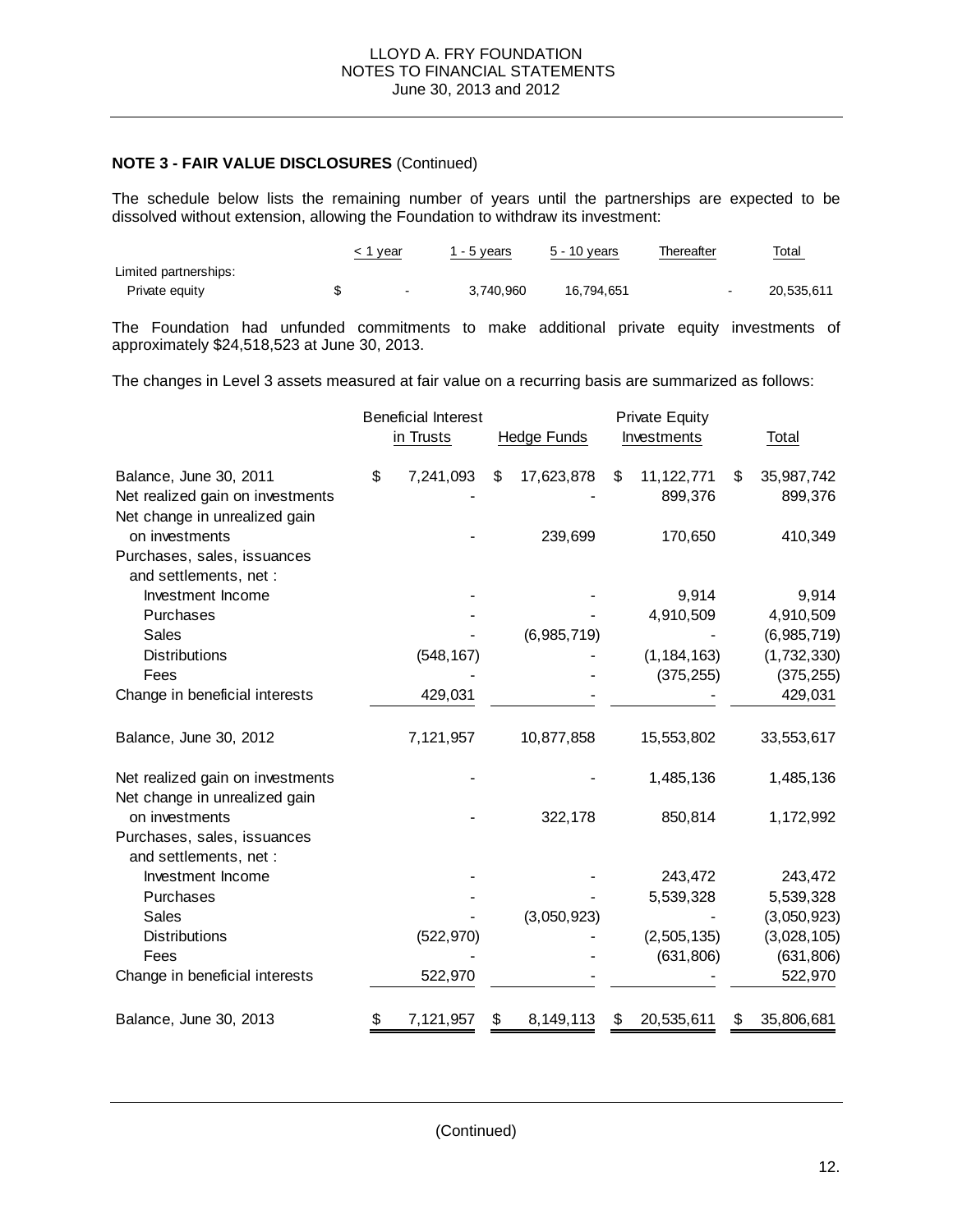Management recognizes all changes in fair value classification at year end. All unrealized gains (losses) shown in the table above relate to investments still held by the Foundation at June 30, 2013 and 2012.

### **NOTE 4 - OTHER COMMITMENTS**

The Foundation is required to make the following minimum annual rental payments under a noncancelable lease for office space through 2020:

| 2014       | \$<br>122,558 |
|------------|---------------|
| 2015       | 126,119       |
| 2016       | 129,680       |
| 2017       | 133,241       |
| 2018       | 136,802       |
| Thereafter | 247,786       |
|            | 896,185       |

Rental expense (primarily for office space) was approximately \$88,700 and \$86,400 for fiscal year 2013 and 2012, respectively.

#### **NOTE 5 - FEDERAL EXCISE TAXES**

The Foundation is classified as a private foundation pursuant to Section 509(a) of the Internal Revenue Code and, therefore, is subject to an excise tax currently payable on net investment income, including realized net gains on sales of securities. In addition, in fiscal year 2013, a liability for deferred excise taxes was provided on the unrealized gain on investments and accrued investment income. The tax was provided for at a 2 percent rate. Private foundations are also required to make minimum annual distributions of grants in accordance with a specified formula. The Foundation met the distribution requirement for fiscal years 2013 and 2012.

#### **NOTE 6 - GRANT DISTRIBUTIONS**

Grants paid during the years ended June 30, 2013 and 2012, were \$7,389,379 and \$6,513,388, respectively. Returned grants totaled \$21,259. Unconditional grants authorized but not distributed as of June 30, 2013 and 2012 totaled \$1,793,000 and \$2,439,100, respectively. Grant expense for the fiscal years 2013 and 2012 consisted of the following:

|                                                                                                                     | 2013                                       | 2012                                    |
|---------------------------------------------------------------------------------------------------------------------|--------------------------------------------|-----------------------------------------|
| Unconditional grants payable at beginning of year<br>Grants distributed<br>Unconditional grants payable at year-end | $(2,439,100)$ \$<br>7,368,120<br>1,793,000 | (1, 911, 863)<br>6,513,388<br>2,439,100 |
|                                                                                                                     | 6,722,020                                  | <u>7,040,625</u>                        |